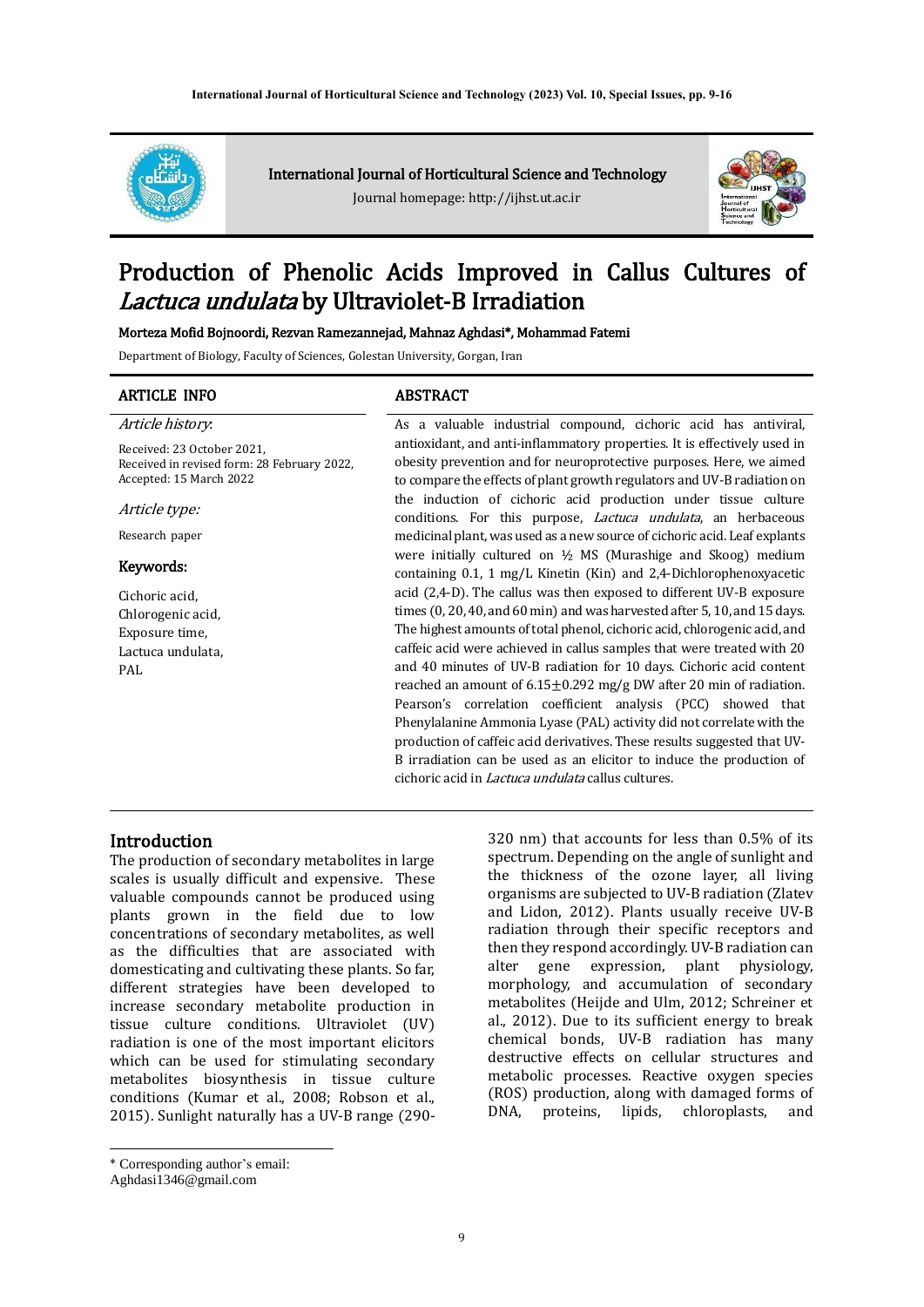photosynthetic pigments are the most destructive effects of UV-B radiation. To reduce these destructive effects, plants produce and accumulate UV-absorbing compounds in their epidermal cells (Treutter, 2005). There are several sources and documents that demonstrate UV-B radiation induces the production of phenolic compounds in plants (Sun et al., 2010, Harbaum-Piayda et al., 2010). Ghasemzadeh et al. (2016) showed that the production of phenolic compounds (catchiness, cinnamic acid, quercetin, rutin, gallic acid) increased in response to UV-B treatment in basil plants. Furthermore, they showed that Chalon synthase and antioxidant enzyme activity increased as a result of the UV-B treatment (Ghasemzadeh et al., 2016).

Lactuca undulata is an annual herb from the Asteraceae family which is distributed throughout central and west Asia (Safavi et al., 2013). It contains industrially-valuable medicinal compounds such as caffeic acid and relevant derivatives. One of the most important phytochemical compounds of this plant is chicoric acid (Ramezannezhad et al., 2019). Cichoric acid is a caffeic acid derivative that has various pharmacological and biological properties (Lee and Scagel, 2013). The amount of cichoric acid in Lactuca undulata reportedly ranged from 1.38 to 3.5 mg/g DW, depending on populations (Mofid Bojnoordi et al., 2020). The presence of caffeic acids and their derivatives in Lactuca undulata showed a great potential of this species for the production of valuable metabolites (Ramezannezhad et al., 2019). This herbaceous species can be easily grown in the field and in vitro. Therefore, Lactuca undulata was selected as a suitable model for the production of cichoric acid under tissue culture conditions.

So far, few cases of research have reported on the effects of UV-B radiation on the production of caffeic acid derivatives. Luis et al. (2007) showed that UV-B radiation enhanced the accumulation of caffeic acid, rosmarinic acid, and carnosic acid in Rosmarinus officinalis (Luis et al., 2007). The UV-B treatment reportedly increased the accumulation of phenolic compounds and caffeic acid derivatives in Echinacea purpurea cell suspension culture (Manaf et al., 2016).

The objective of the current research was to explore the effects of various UV-B exposure durations on *Lactuca undulata* under tissue culture conditions, such that the production of cichoric acid and its related compounds were affected in the plant. This would be the first study, to appear in the available literature, that aims to induce and improve cichoric acid production in Lactuca undulata callus culture.

# Materials and Methods Chemicals and reagents

Acetonitrile was purchased as HPLC grade. Cichoric acid, chlorogenic acid, caffeic acid, and Folin-Ciocalteu were purchased from Sigma-Aldrich (Steinheim, Germany). UV-B lamps were purchased from Philips (Germany).

### Plant materials

Lactuca undulata samples were collected from a mountain region in Firoozkooh, Iran (S: 52°49'17.2", E: 35°47'12.1"). An herbarium voucher (GU6962) was lodged with Golestan University Herbarium, Golestan University, Gorgan, Iran.

#### Sterile seedlings

Seeds of *Lactuca undulata* were collected from plants growing in their natural habitats. Following surface sterilization with tap water (30 min), the seeds were pretreated with 70% ethanol for 1 min, and 5% commercial Clorox for 10 min. Then, they were planted on ½ MS medium (Murashige and Skoog, 1962) containing 15 g/L sucrose and 8 g/L agar (pH 5.7). The cultures were incubated in a growth chamber at 25°C under 16/8 h photoperiod conditions.

# Callus induction

Explants were obtained from 2-month-old sterile seedlings. Leaf explants were cultured on ½ MS medium, supplemented with 0.1, 1 mg/L Kin, and 2,4-D. Then, the cultures remained in the growth chamber at  $25 \pm 2$ °C and  $16/8$  h photoperiod. They were sub-cultured every 14 days.

# UV-B treatment

Forty-day-old callus were used in this experiment. After removing the petri dish cover under a sterilized laminar airflow, the cultures were exposed to UV-B radiation. A UV-B lamp (230-330 nm) with TL 40 W/12 RS (Philips-Germany) was placed at 30 cm above the cultures. The exposure time was 0, 20, 40, and 60 min. After the treatments, the cultures were transferred to the growth chamber with the same conditions as mentioned above. The callus was harvested after 5, 10, and 15 days to evaluate their morphology, to measure the fresh and dry weights and to analyze phytochemical compounds.

# Fresh and dry weight measurements

The fresh weight of the harvested callus was measured immediately. Then, the callus was dried at 37°C for 3 days. The dried callus was used for measuring the amounts of total phenol and caffeic acid derivatives.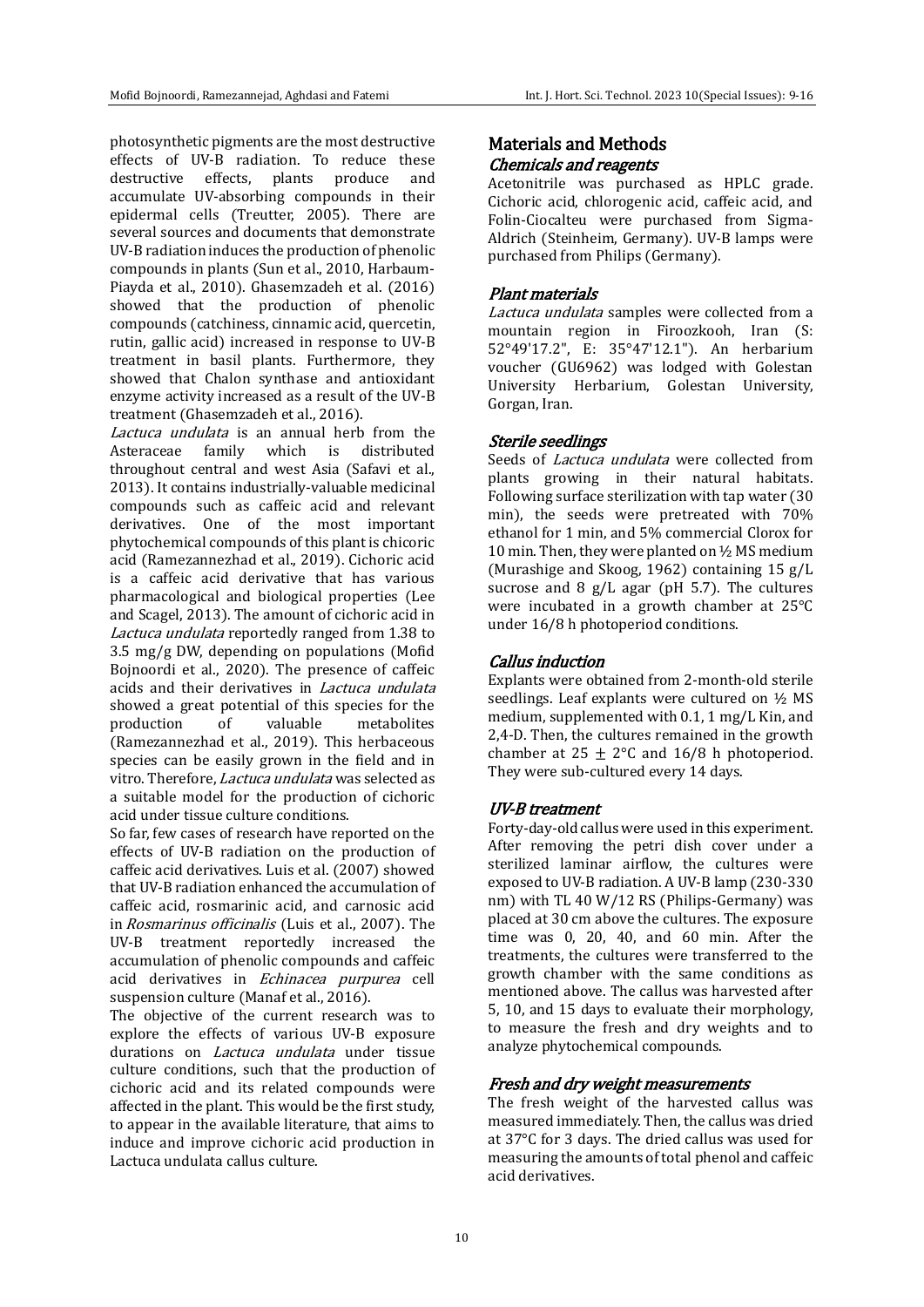### Total phenol content (TPC) extraction and measurement

One gram of dried and powdered callus was dissolved in 20 ml of  $80\%$  (v/v) aqueous methanol for 48 hours. It was filtered through filter paper and the extraction was repeated two times. The filtrate was then centrifuged at 13,000 $\times$ g for 10 min at 0 $\degree$ C. Then, the supernatants were evaporated at 40°C (Pourmorad et al., 2006). TPC was measured by a spectrophotometer using the Folin-Ciocalteu method (Meda et al., 2005) and was calculated using a standard quercetin curve.

Dry powdered callus (1 g) was dissolved in 7 mL aqueous acetonitrile (20%). The extracts were placed in a shaker under full darkness for 24 h. They were filtered and centrifuged at 13,000×g for 10 min. The supernatant solution was assayed for caffeic acid derivatives (Luo et al., 2003).

#### HPLC analysis

The amounts of caffeic acid derivatives were measured by HPLC-UV. The analysis was done at room temperature by using a C18 (250  $\times$  4 mm) column and a V/VIS detector (Merck, Hitachi). The chromatographic conditions comprised isocratic mode, mobile phase: acetonitrile (solvent a) and acetic acid 0.1% with deionized water (solvent b), a flow rate of 1 mL/min, and a detection wavelength of 330 nm for cichoric acid and 278 nm for both chlorogenic and caffeic acid. Equal amounts  $(20 \text{ µ})$  of each sample were injected into the HPLC system. Reference standards of cichoric, chlorogenic, and caffeic acid were purchased from Merck (Germany). To quantify the concentrations of caffeic acid derivatives, a calibration curve was obtained by injecting known concentrations of reference standard compounds. The amounts of caffeic acid derivatives were expressed as mg/g DW of the sample.

#### PAL assay

Phenylalanine Ammonia Lyase (PAL) (EC 4.3.1.5) activity was quantified according to a method described by Syklowska-Baranek et al. (2012). Fresh callus (0.05 gr) was frozen and ground in 1 mL of Tris- HCl buffer (0.05 M adjusted to pH: 8) and consisted of mercaptoethanol (0.8 mM) and Polyvinyl polypyrrolidone (PVPP) (1% W/V). After centrifugation at 14000 g for 15 min at  $4^{\circ}$ C. the clear supernatant was used for measurements of enzyme activity. The reaction mixture remained in a final volume of 3 mL and consisted of Tris-HCL buffer (pH=8), 0.1 ml supernatant, and 10 mM phenylalanine (0.1 ml). Then, the reaction mixture was incubated at 37°C for 1 hour.

The activity of PAL was recorded by a spectrophotometer at 290 nm and was expressed as free cinnamic acid  $(\mu \text{mol/g FW.min})$ .

## MDA measurement

Malondialdehyde (MDA) content was measured according to Prochazkova et al. (2001). In brief, fresh callus (0.5 gr) was extracted with 0.1% (v/v) trichloroacetic acid. The homogenate was then centrifuged at 15000 g for 15 min at 4°C. After removal of the upper lipid layer, MDA content was measured in the clear supernatant. The reaction mixture consisted of 1 mL supernatant extract and 4 mL TBA (0.5%). Then, the mixture was incubated in a boiling water bath for 30 min and was immediately relocated onto ice to remain there for 15 min. After cooling, the mixture was centrifuged at 10000 g for 10 min at 0°C. The absorbance was measured at 440, 532, and 600 nm. The MDA content was then calculated according to the following formula (Du and Bramlage, 1992).

 $[LP](nm.ml-1) = [[(A532 - A600) - [(A440 - A600) - A600]$ A600) (MA of sucrose at 532nm/MA of sucrose at 440nm)]]/157000]106

# Statistical analysis

The amount of exposure time to UV-B and the amount of time to harvest were considered as two independent factors. Data were analyzed using a two-factor analysis of variance, with three replicates. The Duncan's test was also employed for calculating significant differences in the mean values.

# **Results**

# Callus morphology and biomass under UV treatment

The effects of UV-B exposure time on callus morphology and biomass production were evaluated. As shown in Table 1 and Fig. 1, there was a notable difference among various UVexposure times on callus morphology. The data showed that the color of callus varied from light green to yellow. In response to a short incubation period (5 days) and different UV-B exposure times, callus tissue became friable in texture and light green in color. But by increasing the incubation period and exposure time (40 and 60 min), the callus changed to yellow and became dry. The results also indicated that different UV-B exposure times increased the dry and fresh weights after a 5-day incubation period. Meanwhile, the increase in fresh weight was obtained in the callus and in response to 20 and 40 min UV-B radiation after 10 and 15 days of incubation.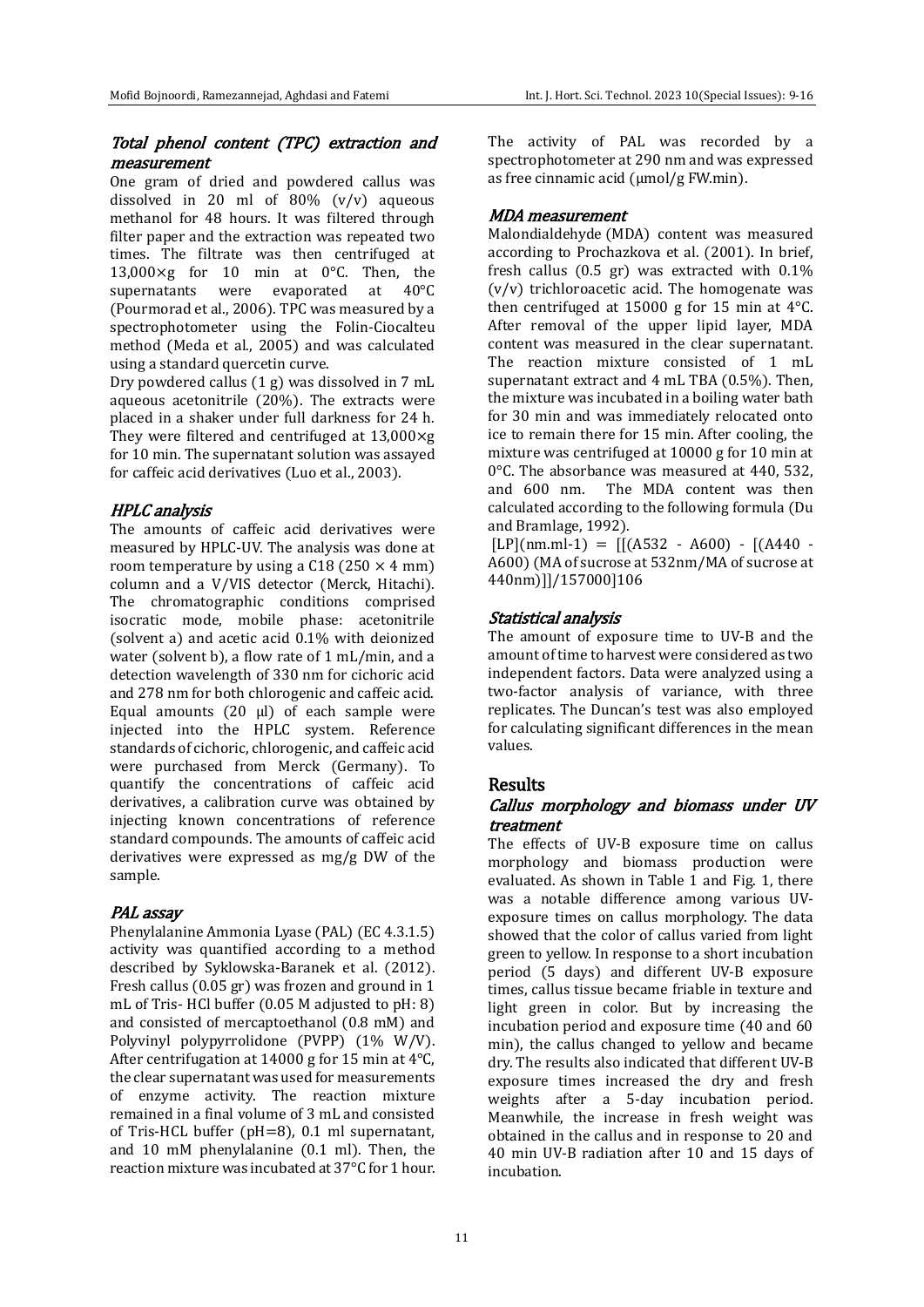| <b>Table 1.</b> The effects of different UV-B exposure time and incubation period on quality, fresh and dry weights of leaf- |
|------------------------------------------------------------------------------------------------------------------------------|
| derived callus with optimized concentrations of plant growth regulators. Values are means $\pm$ SE of three independent      |
| experiments. Data are mean values $\pm$ SE. Different letters in each column indicate significance differences (P<0.01),     |
| according to Duncan's multiple range test                                                                                    |

| Days after<br><b>Exposure</b><br>time (min)<br>treatment |                  | Callus<br>morphology   | Fresh weight<br>(gr) | Dry weight<br>(gr)  |  |
|----------------------------------------------------------|------------------|------------------------|----------------------|---------------------|--|
|                                                          | $\boldsymbol{0}$ | Light green/Friable    | $1.55 \pm 0.14$ cd   | $0.10 \pm 0.01e$    |  |
|                                                          | 20               | Light green/Friable    | $2.46 \pm 0.27a$     | $0.27 \pm 0.01$ ab  |  |
|                                                          | 40               | Light green/Friable    | $2.46 \pm 0.17a$     | $0.30 \pm 0.01a$    |  |
|                                                          | 60               | Light green/Friable    | $2.44 \pm 0.20a$     | $0.30 \pm 0.01a$    |  |
|                                                          | $\boldsymbol{0}$ | Light green/Friable    | $1.72 \pm 0.19$ cd   | $0.14 \pm 0.02e$    |  |
|                                                          | 20               | Light green/Friable    | $1.88 \pm 0.18$ cd   | $0.19 \pm 0.02$ d   |  |
| 10                                                       | 40               | Yellow/Dried           | $2.04 \pm 0.04$ bc   | $0.21 \pm 0.00$ cd  |  |
|                                                          | 60               | Yellow/Dried           | $1.66 \pm 0.09$ cd   | $0.23 \pm 0.01$ bcd |  |
|                                                          | $\theta$         | Light green/ Friable   | $1.80 \pm 0.08$ cd   | $0.10 \pm 0.02e$    |  |
|                                                          | 20               | Light green/ Friable   | $2.34 \pm 0.29$      | $0.24 \pm 0.02$ bc  |  |
| 15                                                       | 40               | Yellow/Dried           | $2.07 \pm 0.14$ bc   | $0.25 \pm 0.02$ bc  |  |
|                                                          | 60               | Yellow, Dried/Necrosis | $1.68 \pm 0.10$ cd   | $0.26 \pm 0.02$ bc  |  |



Fig. 1. The effects of different UV-B exposure times and incubation periods on leaf-derived callus of *Lactuca undulata* grown on ½ MS medium supplemented with 1 and 0.1 mg/l Kin and 2,4-D, respectively. Callus was exposed to three periods of UV-B (20, 40, and 60 min) for 5, 10, and 15 days.

#### Secondary metabolites production

As shown in Table 2, UV-B irradiation induced total phenol production in the callus. The results indicated higher production of TPC in the treated callus, compared to the control. The highest TPC was achieved in response to 20 and 40 min UV-B radiation after 10 and 15 days of incubation, respectively. However, 60 min of UV-B exposure during 15 days of incubation reduced the amount of TPC, compared to the control level.

While the amount of caffeic acid was  $0.152 \pm 0.0$ 

mg/g DW in untreated callus, it decreased after different exposure times during the 5-day incubation period. The highest amount of caffeic acid was obtained in response to 20 and 40 min UV-B radiation after a 10-day incubation period. But a significant reduction in caffeic acid production was observed in response to the 15 day incubation period. There was no significant difference in chlorogenic acid levels among different exposure times after the 5- and 15-day incubation periods. Nonetheless, the amount of this metabolite increased by up to 3 times when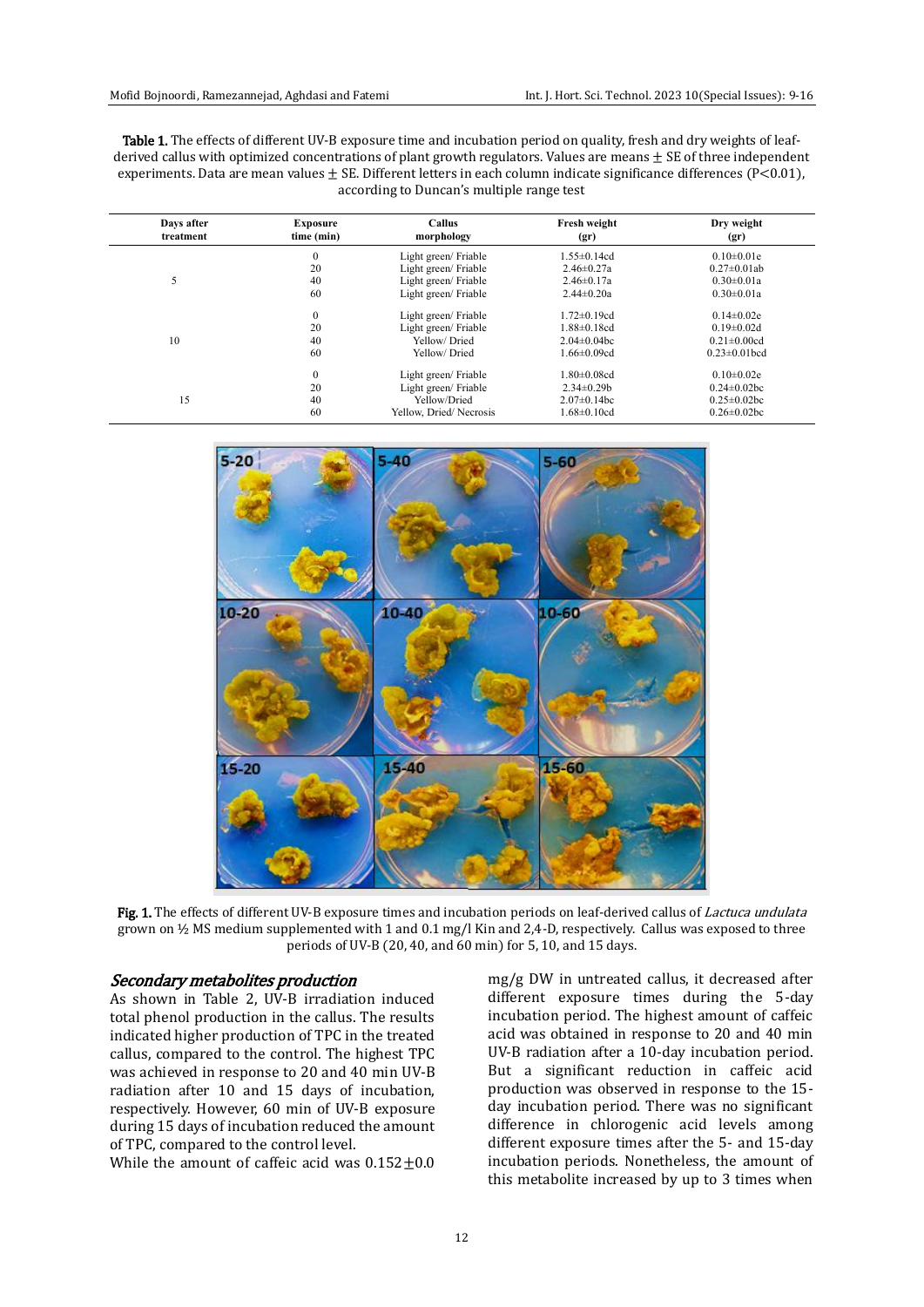the callus was treated with 20 and 40 min UV-B radiation during the 10-day incubation period. UV-B radiation reduced the amount of cichoric acid in the corresponding callus after 20 and 40 min during the 5-day incubation period, compared to the control, whereas the level of cichoric acid in callus exposed to UV-B for 60 min did not differ significantly from the control. Meanwhile, 20 min of UV-B exposure after 10 days of incubation caused cichoric acid accumulation to become twice as much as the amount in the control. Longer incubation periods of up to 15 days significantly reduced cichoric acid accumulation (Table 2).

Table 2. The effects of different treatments of UV-B on the accumulation of secondary metabolites in leaf-derived callus of Lactuca undulata. Callus was exposed to three periods of UV-B irradiation (20, 40, and 60 min) during 5, 10, and 15 days. Values are means  $\pm$  SE of three independent experiments. Different letters within each column indicate significant differences ( $P < 0.01$ ), according to Duncan's multiple range test

| Days after<br>Treatment | <b>Exposure</b><br>time (min) | <b>Total phenol</b><br>$(mg/g\,DW)$ | Caffeic acid<br>(mg/gDW) | Chlorogenic acid<br>(mg/gDW) | Cichoric acid<br>(mg/gDW) |
|-------------------------|-------------------------------|-------------------------------------|--------------------------|------------------------------|---------------------------|
|                         | $\mathbf{0}$                  | $34.35 \pm 1.13$ c                  | $0.152 \pm 0.000$ bc     | $0.134 \pm 0.034$ bcde       | $3.16\pm0.166$ d          |
| 5                       | 20                            | $41.41\pm4.13$ bc                   | $0.144 \pm 0.004$ d      | $0.159 \pm 0.028$ bcd        | $1.90 \pm 0.347$ ef       |
|                         | 40                            | $46.07\pm3.73ab$                    | $0.102\pm0.019$ de       | $0.118 \pm 0.008$ cde        | $2.13 \pm 0.381$ ef       |
|                         | 60                            | $42.20 \pm 1.61$ bc                 | $0.082\pm0.009$ de       | $0.118 \pm 0.008$ cde        | $3.59 \pm 0.315$ d        |
|                         | $\theta$                      | $36.07\pm0.79$ c                    | $0.141 \pm 0.017c$       | $0.088\pm0.012$ e            | $3.53 \pm 0.053$ d        |
|                         | 20                            | $51.99 \pm 2.15a$                   | $0.254 \pm 0.020a$       | $0.302\pm0.009$ a            | 6.15 $\pm$ 0.292 a        |
| 10                      | 40                            | 49.19±4.97 ab                       | $0.265 \pm 0.005$ a      | $0.309 \pm 0.006$ a          | $5.35 \pm 0.233$ b        |
|                         | 60                            | $45.71 \pm 1.80$ ab                 | $0.189 \pm 0.001$ b      | $0.180 \pm 0.012$ bc         | $4.60 \pm 0.089$ c        |
|                         | $\mathbf{0}$                  | $34.89 \pm 0.93c$                   | $0.154 \pm 0.018$ bc     | $0.140 \pm 0.023$ bcde       | $2.16\pm0.299$ efg        |
| 15                      | 20                            | $48.08\pm1.21$ ab                   | $0.046\pm0.008$ e        | $0.185 \pm 0.030$ b          | $1.33 \pm 0.194$ fg       |
|                         | 40                            | $51.02 \pm 1.18a$                   | $0.093 \pm 0.007$ d      | $0.135 \pm 0.013$ bcde       | $1.71 \pm 0.033$ efg      |
|                         | 60                            | $34.60 \pm 1.55c$                   | $0.081 \pm 0.005$ de     | $0.095 \pm 0.004$ e          | $1.06\pm0.006$ g          |

#### MDA production and PAL activity assay

The UV-B radiation changed MDA production in the corresponding callus during different incubation periods. The highest amount of MDA was obtained in 60 min UV-B radiation after 10 and 15 days of incubation (Fig. 2A).

The results indicated that different UV-B exposure times caused a gradual increase in PAL activity after 5 and 10 days of incubation. Maximum PAL activity was detected against 60 min exposure to UV-B after 10 days of incubation, compared to the other treatments (Fig. 2B).

Pearson's correlation coefficient (PCC) analysis showed a significant correlation between TPC and PAL activity, although PAL activity did not correlate with cichoric acid, chlorogenic acid, and caffeic acid production (Table 3). The current results indicated that PAL activity and phenol concentrations correlated with each other significantly. It was also shown that the production and accumulation of caffeic and cichoric acids in the different treatment groups had significant correlations among each other.

#### **Discussion**

In the current study, leaf derivate callus of Lactuca undulata was exposed to different (20, 40, and 60 min) periods of UV-B radiation for 5, 10, and 15 days. This enabled evaluations of the positive effects of UV-B radiation on the production of

phytochemical components in the plant. The results revealed that UV-B radiation caused changes in the callus in terms of morphology, growth, and TPC. By increasing the exposure time and incubation period, the color of callus changed from green to yellow which can be due to the destructive effects of UV radiation on chlorophyll, as well as the accumulation of phenolic compounds (Karvansara and Razavi, 2019). The results also indicated that UV-B radiation increased callus dry weight in all treatments. These findings are in agreement with previous results by Manaf et al. (2016) that UV-B radiation increased the amount of dry weight in the callus culture of Echinacea purpurea. In contrast, Zagoskina et al. (2003) reported that UV-B radiation reduced the dry weight of Camellia sinensis callus. There is a high genetic diversity among different plant species in response to UV-B radiation, so much so that some species are affected negatively by the treatment, whereas others receive a stimulating effect on their growth and secondary metabolite accumulation (Zlatev and Lidon, 2012). According to our results, in the control samples, TPC did not show any significant change throughout the 15 days of incubation, whereas UV-B radiation-induced TPC accumulation in the corresponding callus. Meanwhile, TPC decreased when the exposure time was extended to 60 min in the 15-day incubation period. These findings are in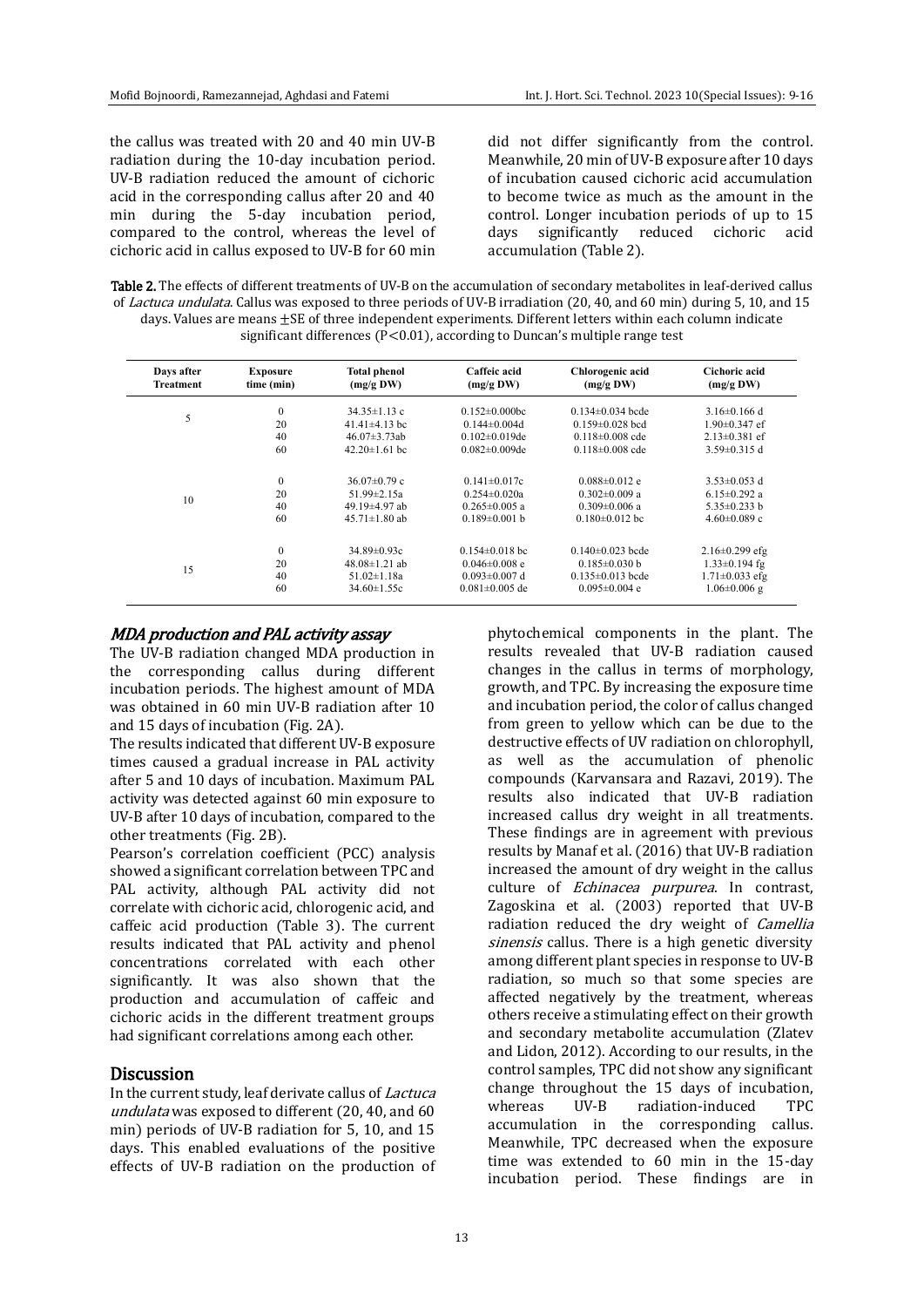agreement with previous results by Namli et al. (2014) in an experiment where Hypericum perforatum was treated with 15, 30, and 45 min UV-B radiation for 5 days, thereby inducing higher

productions of TPC and total flavonoid content, whereas 60 min of UV-B radiation reduced the degree of secondary metabolite accumulation.



Fig. 2. A) Malondialdehyde (MDA) contents and B) PAL activity in leaf-derived callus of *Lactuca undulata* in response to different treatments of UV-B. Callus was exposed to three periods of UV-B irradiation (20, 40, and 60 min) for 5, 10, and 15 days. Box plots show median (horizontal line), and an interquartile range (hinges). Different letters on each box indicate significant differences (P<0.01), according to Duncan's multiple range test.

| Table 3. Correlation analysis using Pearson's correlation coefficient (PCC) between PAL activity and secondary |
|----------------------------------------------------------------------------------------------------------------|
| metabolites in leaf-derived callus of <i>Lactuca undulata</i> in response to the UV-B treatment                |

|                         |                          | <b>Total Phenol</b> | <b>Cichoric acid</b> | Caffeic<br>acid | Chlorogenic acid | PAL       |  |  |  |
|-------------------------|--------------------------|---------------------|----------------------|-----------------|------------------|-----------|--|--|--|
| Total<br>Phenol         | Pearson's<br>Correlation | 1                   | $0.342*$             | 0.243           | $0.552**$        | $0.443**$ |  |  |  |
| <b>Cichoric</b><br>acid | Pearson's<br>Correlation | $0.342*$            | $\mathbf{1}$         | $0.808**$       | $0.660**$        | 0.218     |  |  |  |
| Caffeic<br>acid         | Pearson's<br>Correlation | 0.243               | $0.808**$            |                 | $0.707**$        | 0.070     |  |  |  |
| Chlorogenic<br>acid     | Pearson's<br>Correlation | $0.552**$           | $0.660**$            | $0.707**$       |                  | 0.278     |  |  |  |
| PAL                     | Pearson's<br>Correlation | $0.443**$           | 0.218                | 0.070           | 0.278            | 1         |  |  |  |

\*\*. Correlation is significant at the 0.01 level (2-tailed)

The data of the current research showed that UV-B radiation induced an accumulation of caffeic acid in the callus culture of Lactuca undulata. This can be confirmed by similar results in the available literature. For instance, according to Manaf et al. 2016, 2 hours of UV-B radiation after 2 weeks of incubation induced caffeic acidderived contents in *Echinacea purpurea*. They observed that secondary metabolites decreased in response to an increase in radiation time and incubation period. Yildirim et al. (2020) reported a reduction in chlorogenic acid and an induction in rosmarinic acid content in Echium orientale when exposed to UV-B radiation. Thus, it can be concluded that various parameters, such as exposure time, incubation period, and age of callus tend to play an important role in the induction of secondary metabolite production via the effects of UV radiation.

UV-B exposure usually activates defense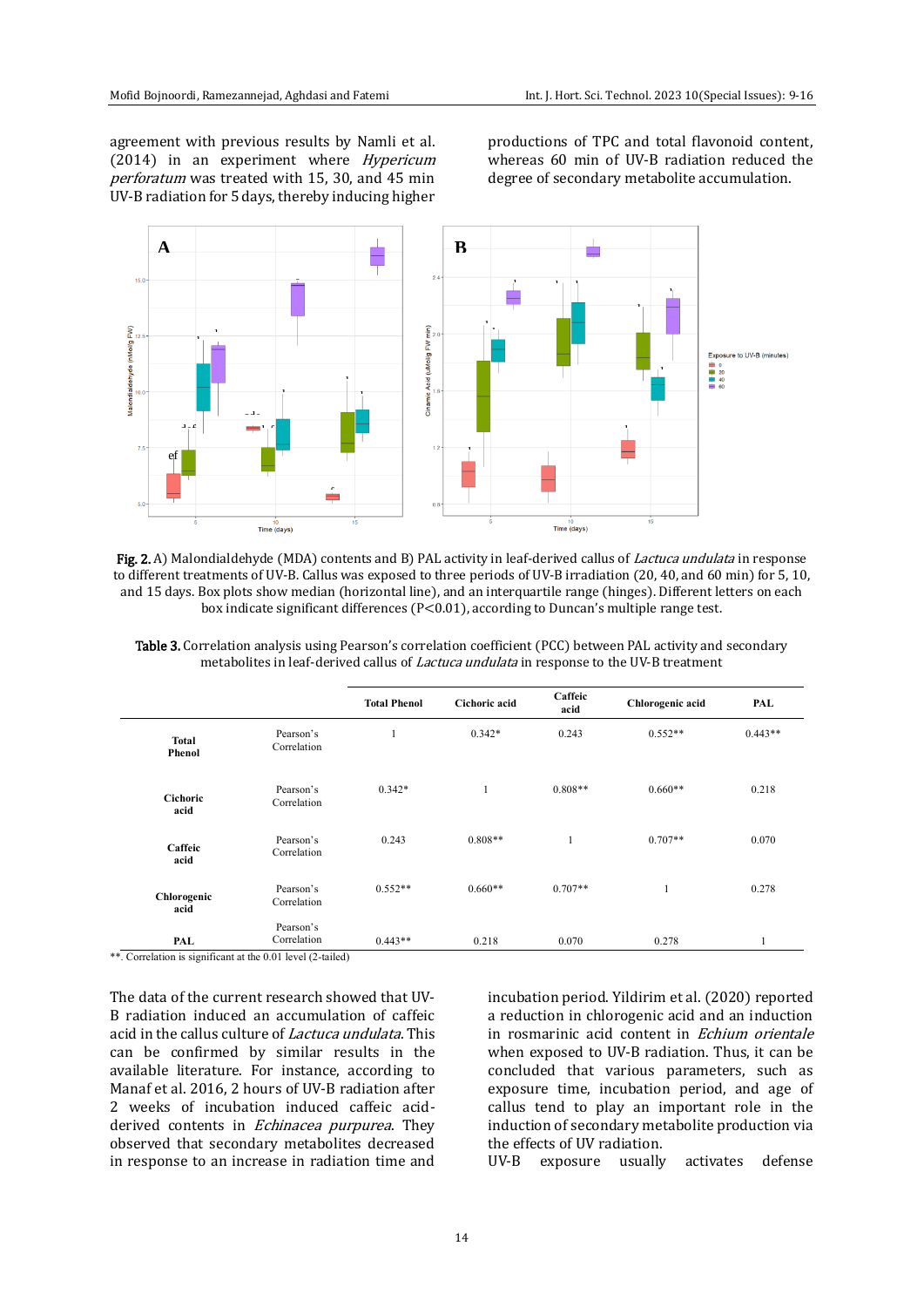mechanisms and productions of essential phytochemical components in plants (Yin et al., 2016). Our data demonstrated that the general pattern of TPC accumulation and phenolic acid enhancement correlated with PAL activity in the corresponding callus, which indicates the stimulatory effects of UV-B on the phenylpropanoids pathway. PAL is a key enzyme in the metabolism and synthesis of phenylpropanoids, which converts Lphenylalanine to trans-cinnamic acid. It facilitates a key biochemical reaction in plant growth and development (Chang et al., 2008). In agreement with the current findings, several reports exist on the effects of UV-B on PAL activity and phenolic components (Lee et al., 2014; Manaf et al., 2016; Papoutsis et al., 2016). PAL activity is reportedly regulated at both transcriptional and posttranscriptional levels in response to UV-B radiation. Also, UV-B radiation usually suppresses the expression of KFBS, belonging to F-box proteins, which is a negative regulator of PAL expression (Zhang et al., 2013; Zhang et al., 2015). When plants are exposed to stress, the MDA content increases as an indication of lipid peroxidation (Tsikas, 2017). In the current study, the amount of MDA increased in response to extending UV-B exposure time and the duration of the incubation period, specifically when exceeding 60 min of UV-B radiation. Under oxidative stress, MDA is produced as a result of a reaction between cell membrane fatty acids, specifically arachidonic acid, and ROS (Tsikas, 2017). The current results showed that the highest amount of MDA and the lowest amount of TPC were observed in callus that were exposed to 60 min UV-B radiation. In contrast, the exposure of callus to 20 and 40 min UV-B radiation caused the lowest amount of MDA and the highest amount of TPC, suggesting that phenols can serve as an antioxidant compound in reducing the destructive effects of oxidative stress caused by the UV-B radiation. As Ibrahim and Jaafar (2012) noted, there was a negative correlation between MDA production and TPC accumulation in Labisia pumila plants when exposed to UV-radiation. UVR8 is known as a specific UV-B receptor in Arabidopsis thaliana. However, it is not as yet clear which plant species in particular respond to UV-B radiation through this special receptor, and which species initiate a response from the general pathway when encountering a variety of stress factors (Rácz et al., 2020).

#### **Conclusion**

The UV-B elicitor-effect essentially targets phenolic compound production. Treating the callus with UV irradiation increased the production of secondary metabolites. In conclusion, exposure to a short-time radiation (i.e. 20 min for a total 10-day incubation period) resulted in a higher concentration of secondary metabolites in the callus. Therefore, the process of callus culture in association with UV-B irradiation can be a viable option for researchers in their aims to produce cichoric acid.

#### Conflict of interest statement

The authors declare that they have no conflicts of interest.

#### Acknowledgment

We thank the Golestan University Deputy of Research and Office of High Education and Iran National Science Foundation (INSF) for financial support (Project No: 96014549).

#### References

Chang A, Lim MH, Lee SW, Robb EJ, Nazar RN. 2008. Tomato PAL gene family: highly redundant but strongly underutilized. Journal of Biological Chemistry 283, 33591-33601.

Ghasemzadeh A, Ashkani S, Baghdadi A, Pazoki A, Jaafar HZE, Rahmat A. 2016. Improvement in Flavonoids and Phenolic Acids Production and Pharmaceutical Quality of Sweet Basil (Ocimum basilicum L.) by Ultraviolet-B Irradiation. Molecules 21, 1203-1210.

Harbaum-Piayda B, Walter B, Bengtsson GB, Hubbermann EM, Bilger W, Schwarz K. 2010. Influence of pre-harvest UV-B irradiation and normal or controlled atmosphere storage on flavonoid and hydroxycinnamic acid contents of pak choi (Brassica campestris L. ssp. chinensis var. communis). Postharvest Biology and Technology 56, 202–208.

Heijde M, Ulm R, 2012. UV-B photoreceptor-mediated signaling in plants. Trends in Plant Science 17, 230– 237.

Ibrahim MH, Jaafar HZE. 2012. Primary, secondary H2O2, malondialdehyde and photosynthetic responses of Orthosiphon stimaneus Benth. To different irradiance levels. Molecules 17, 1159–1176.

Karvansara PR, Razavi SM. 2019. Physiological and biochemical responses of sugar beet (Beta vulgaris L) to UV-B radiation. Peer Journal 7, 6790-67106.

Kumar J, Gupta PK, 2008. Molecular approaches for improvement of medicinal and aromatic plants. Plant Biotechnology Report 2, 93-112.

Lee J, Scagel CF. 2013. Cichoric acid: chemistry, distribution, and production. Frontiers in Chemistry 1, 117-123.

Lee MJ, Son JE, Oh MM. 2014. Growth and phenolic compounds of Lactuca sativa L. grown in a closed-type plant production system with UV-A, -B, or -C lamp.